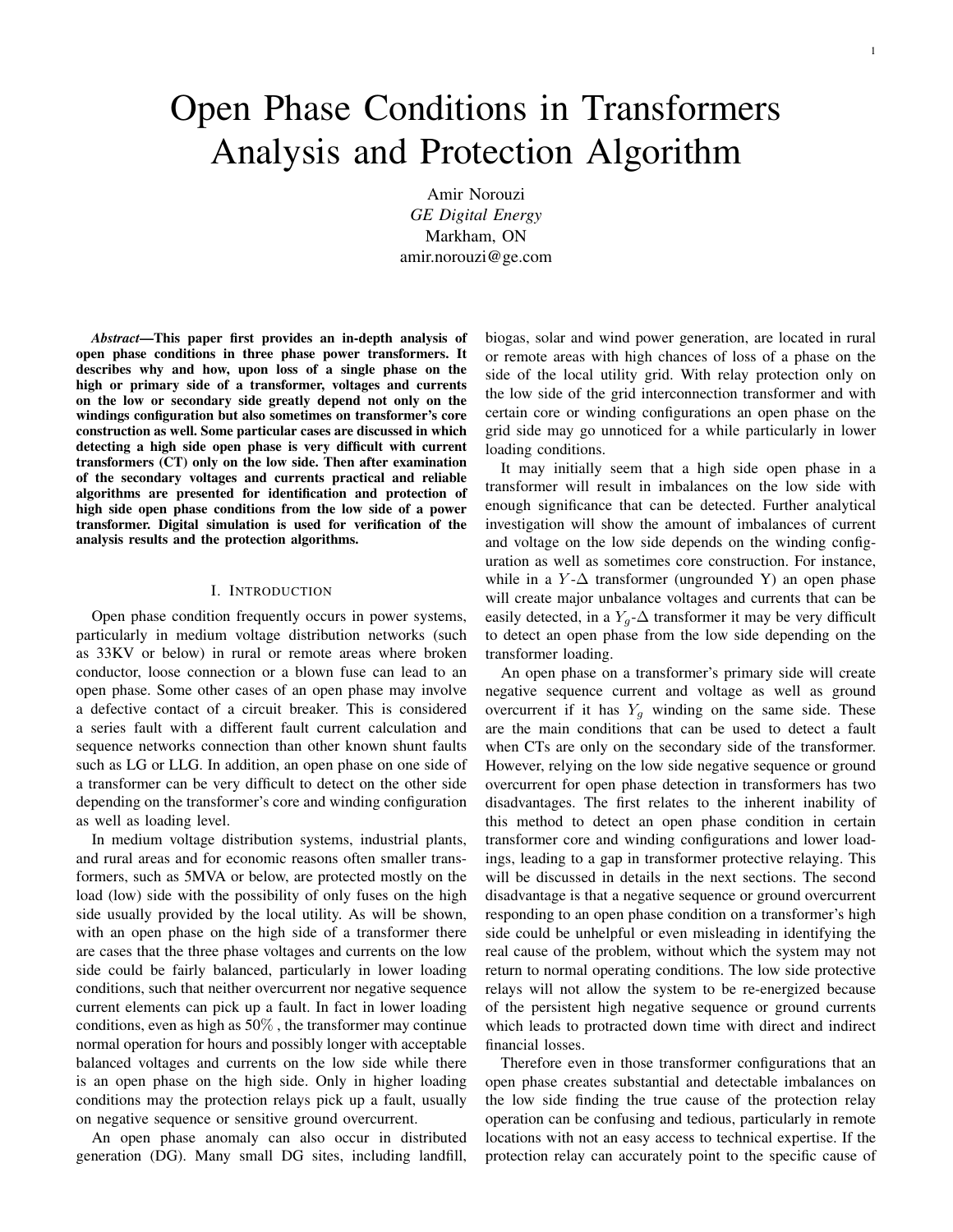the imbalance conditions, namely that there is an open phase on the high side, fixing the problem will be a much easier and faster task which will significantly reduce the down time.

## II. THREE-PHASE TRANSFORMERS- A BRIEF REVIEW

In analyzing open phase conditions in three-phase transformers we will need a basic understanding of different ways transformers are built, particularly the core construction. While in steady-state study of a power system we may only need to know a transformer's parameters, ratings and winding configuration understanding a three-phase transformer's response to an open phase may also require further attention to its physical construction.

#### *A. Construction of Three-Phase Transformers*

Three-phase transformers are constructed in one of two ways: either by connecting three single phase transformers in a three-phase bank or by three sets of windings wrapped on a common core. A single core three-phase construction is widely preferred as it is more cost effective, lighter and smaller. However, in the older single phase bank approach each unit may be replaced individually in the event of a failure of that particular unit which is an advantage over common core construction.

Typically the common core construction is either core type or shell type as illustrated in Figures 1 to 4. Primary and secondary windings can be connected as either Y or  $\Delta$ . Core type construction consists of legs (or limbs) and yokes. Both primary and secondary windings of each phase are on the same leg one on top of the other with the high voltage winding on the outer side. This winding construction has two advantages: it makes high voltage insulation easier and it results in less leakage flux. Yokes are the top and bottom part of the core that joins the legs together and have no windings.



Fig. 1. Three-Leg Core Type Transformer

Core type construction may have 3, 4 or 5 legs with great impact on zero sequence flux,  $\phi_0$ , and zero sequence magnetizing current or magnetizing reactance,  $X_{0M}$ . In a balanced power system the three phase fluxes,  $\phi_a$ ,  $\phi_b$  and  $\phi_c$ , are also balanced with a vector sum of zero at the yoke. However, an unbalanced power system creates zero sequence flux as the sum of the three phase fluxes,  $\phi_a + \phi_b + \phi_c$ , is not zero. As illustrated in Figure 1 in a three-leg core there is no return path for  $\phi_0$  and it has to pass through air gap or the tank with much higher magnetic reluctance than the core. This path of high reluctance for  $\phi_0$  in a three-leg core requires much higher amount of zero sequence magnetizing current which could lead to saturation and excessive heat. This equivalents to a much lower zero sequence magnetizing reactance in the parallel branch of the transformer model, typically about  $1 pu$ , which cannot be necessarily ignored when dealing with fault current calculations and zero sequence networks. For comparison, the magnetizing reactance of three-phase transformers for balanced conditions is typically  $15 - 20$  pu which can be easily ignored in the parallel branch of a transformer model.



Fig. 2. Four-Leg Core Type Transformer

To provide a return path for  $\phi_0$  in unbalanced systems a fourth and even a fifth leg is added to the core type transformers as illustrated in Figures 2 and 3. Both four and five leg core type transformers have similar performance in dealing with zero sequence flux. Five-leg core helps reduce the size of the yoke as it will carry less  $\phi_0$ , thus smaller transformer size. Four and five leg transformers provide low reluctance path for  $\phi_0$  through the core with low zero sequence magnetizing current and large magnetizing reactance.



Fig. 3. Five-Leg Core Type Transformer

Shell type three-phase transformer design is illustrated in Figure 4 which is a variation of five-leg core type transformer. Three phase fluxes have multiple paths within the core. Shell type transformers provide return path for zero sequence flux and thus demonstrate a performance similar to four or five leg core type transformers when exposed to unbalanced system, i.e. low reluctance path for  $\phi_0$  and small zero sequence magnetizing current.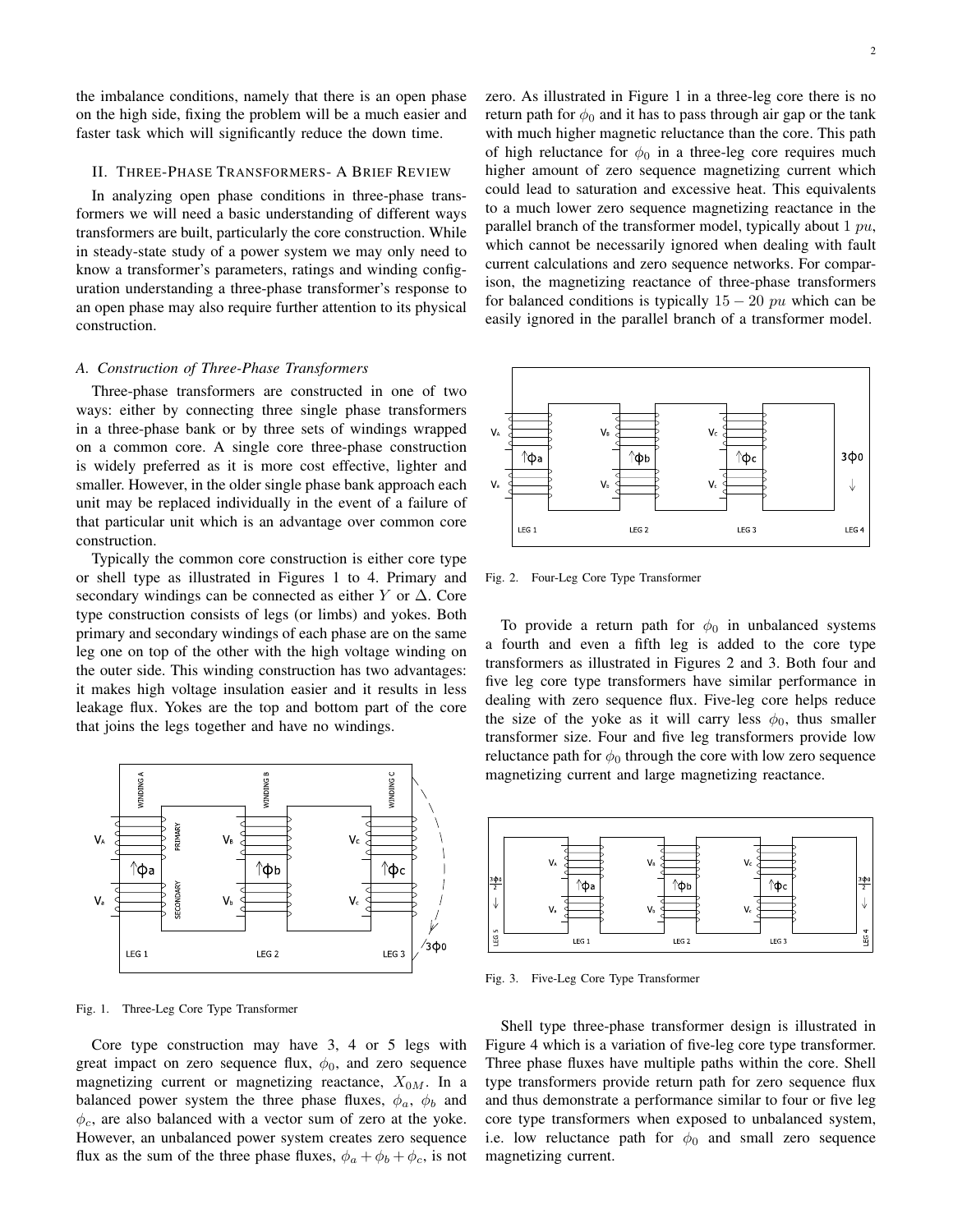

Fig. 4. Shell Type Transformer

### *B. Fundamental Equation of Magnetic Flux in Transformers*

In discussing open phase conditions in transformers we also need to review the basic concept of the interaction between magnetic flux and induced voltage in transformers. This will also help understand transformer's response to an open phase.

Figure 5 shows a single phase transformer with  $V_1$  =  $V_m \cos \omega t$  applied to the primary winding with a total number of  $N_1$  turns with no loads on the secondary winding. Recall from basic theory of transformer operation that a countervoltage,  $e_1$ , will be induced in winding 1 that is almost equal to  $V_1$  provided that we assume magnetic reluctance of the core,  $\Re$ , and winding resistance, R, are negligible. This means that magnetization current and voltage drop in winding 1 are very small which is a reasonable assumption as long as the core is not saturated and operates within its linear magnetization curve.

The induced voltage,  $e_1$ , will establish a magnetic flux,  $\phi$ , in the core according to the Faraday's law, i.e.  $e_1 = N_1 \frac{d\phi}{dt}$ . With the assumption of  $V_1 \approx e_1$  it follows that the flux will also be sinusoidal and can be obtained as:

$$
\phi = \frac{1}{N_1} \int V_m \cos \omega t \, dt \tag{1}
$$

$$
\phi = \frac{V_m}{N_1 \omega} \sin \omega t = \frac{\sqrt{2} V_{rms}}{2\pi f N_1} \sin \omega t
$$
 (2)

Therefore magnetic flux,  $\phi$ , is sinusoidal with an amplitude Therefore magnetic hux,  $\varphi$ , is simulous with an amphitude<br>of  $\phi_m = \frac{\sqrt{2V_{Tms}}}{2\pi f N_1}$ . We can write equation 2 in the following well-known format:

$$
V_{rms} = 4.44 N_1 f \phi_m \tag{3}
$$

Equation 3 is the fundamental equation that defines how voltage and magnetic flux interact in an unloaded transformer. The assumption is again that the core is not saturated and winding's voltage drop is negligible which are essential to this equation. The following important observations can be made from equation 3:

• As long as the core is not saturated and its magnetic reluctance is very small if a sinusoidal voltage is applied to one of the windings on the core it will establish a sinusoidal magnetic flux within the core. Considering that the winding's voltage drop is negligible the induced voltage  $e_1$  is equal to the applied voltage  $V_1$ .

- Magnitudes of induced voltage,  $e_1$ , and flux  $\phi$  are linearly proportional. With a known frequency and winding turns equation 3 may be reduced to  $V_{rms} = K\phi_m$  which is a simple linear relationship.
- Magnitude of the established core flux is *solely* determined by the magnitude of the applied voltage, its frequency and winding turns. In other words, if voltage  $V_1$  is applied to winding 1 magnetic flux  $\phi$  is established in the core and similarly if flux  $\phi$  passes through winding 1 voltage  $V_1$  will be induced in that winding.

We will revisit these observations, particularly the last one, when discussing open phase conditions in transformers.



Fig. 5. Illustration of  $V_1, e_1$  and  $\phi$  in an Unloaded Transformer

# III. ANALYSIS OF OPEN PHASE CONDITIONS IN THREE-PHASE TRANSFORMERS

Before presenting this analysis of open phase conditions in three-phase transformers we need to review some basic assumptions as below:

- Open phase conditions or loss of a phase refers to one phase of the three phases being physically and unintentionally disconnected on the primary side of a transformer. This could occur for several reasons such as a loose cable, a broken conductor, a blown fuse, a circuit breaker with one defective contact, etc.
- *Primary* and *high side* terms are used interchangeably. This is the high voltage side of the transformer which is generally the grid side.
- *Secondary* and *low side* terms are used interchangeably. This is the low voltage side of the transformer which is generally the load or distributed generation (DG) side.
- Open phase is assumed to have occurred on the primary side of a transformer.
- There are no current transformers (CT) or protection voltage transformers (PT) on the high voltage terminals of the transformers being discussed.

First in III-A the impact of an open phase on the primary winding are discussed *independently and without* considering any magnetic or electric interaction between high and low side of the transformer. Then in III-B with the help of the first part open phase conditions will be examined with complete consideration of the interaction between the primary and secondary sides.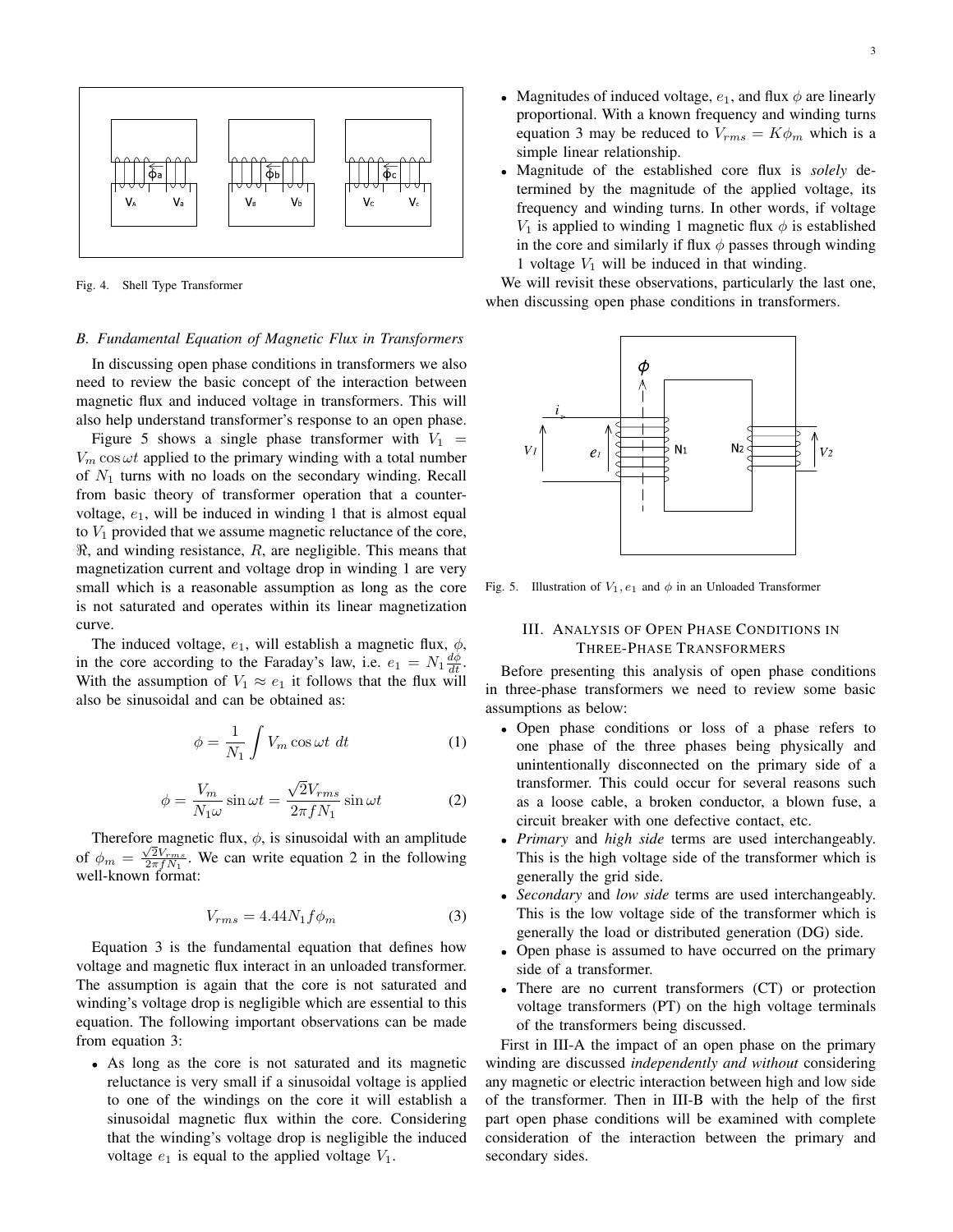*A. Primary Side Investigation (Independent From the Low Side)*

Grounded  $(Y_a)$  and ungrounded ( $\Delta$  or Y) primary windings will respond differently to an open phase.

*1) Grounded Primary (Y<sub>q</sub>):* In Figure 6 with phase A open  $I_A$  is zero. It is assumed that the utility grid supplying the high side is strong enough that upon loss of phase A voltages of the other phases,  $V_B$  and  $V_C$  will essentially remain the same.

Now if the transformer is three-leg core type, as illustrated in Figure 1, the only return path for  $\phi_A$  and  $\phi_B$  is through the coil of the disconnected phase A. Therefore,  $\phi_A = -\phi_B - \phi_C$ which is still the same as when phase  $A$  was connected to the transformer (in balanced conditions before the phase loss  $\phi_A + \phi_B + \phi_C = 0$ . This is because from observations of Section II-B we know magnetic flux of a winding is solely determined by voltage, frequency and winding turns and here with all three parameters essentially the same before and after the open phase conditions  $\phi_B$  and  $\phi_C$  will also remain the same. Hence the same  $\phi_A$  is passing through winding A which means the same voltage,  $V_A$ , will be induced in this winding. Therefore, in a three-leg transformer with  $Y_q$  primary windings the winding with the lost phase will have an induced voltage equal to the voltage before the open phase occurrence.



Fig. 6.  $Y_g$  Primary Winding with Phase A Open

However, in other types of transformer cores upon open phase conditions either a fraction of  $\phi_B$  and  $\phi_C$  will pass through winding  $A$  (4-leg, 5-leg, shell type) or there is no flux linkage between the phases at all (three single phase bank). In either case there is very little or no voltage induced in the winding with lost phase.

As illustrated in Figure 6 and regardless of the core type, upon loss of phase  $A$  the ground current at the neutral point of the transformer is per below equation. We will use this equation later in the discussions on the open phase condition in transformers.

$$
I_G = 3I_0 = I_B + I_C \tag{4}
$$

2) Ungrounded Primary (△ or Y): Figure 7 illustrates a primary  $\Delta$  winding with phase A open. With an ABC phase sequence this is D1 configuration, i.e.  $\Delta$  side lags the secondary  $Y$  side by  $30^\circ$ . The individual phase coils are called  $\omega_A, \omega_B$  and  $\omega_C$ . With phase A open the voltage across  $\omega_B$  is still  $V_{BC}$  and remains unchanged. However,  $V_{BC}$  is evenly divided between coils  $\omega_A$  and  $\omega_C$ . After the loss of phase A and considering the dot convention the followings are true for the coil voltages and line currents:

$$
V_{\omega_B} = V_{BC} \tag{5}
$$

$$
V_{\omega_A} = V_{\omega_C} = -\frac{1}{2} V_{BC} = \frac{1}{2} V_{BC} \angle 180^\circ
$$
 (6)

$$
I_A = 0; I_C = -I_B \tag{7}
$$

For a D11 configuration, equation 6 will become  $V_{\omega_A}$  =  $V_{\omega_B} = \frac{1}{2} V_{BC}$  with  $V_{\omega_C} = V_{BC}$ .



Fig. 7. ∆ Primary Winding with Phase A Open

For an ungrounded  $Y$  primary in Figure 8 and with the same assumption that  $V_B$  and  $V_C$  are the same before and after phase A is open we will have the followings for voltages across each coil and line currents:

$$
V_{\omega_A} = 0 \tag{8}
$$

$$
V_{\omega_B} = -V_{\omega_C} = \frac{1}{2} V_{BC} \tag{9}
$$

$$
I_A = 0; I_C = -I_B \tag{10}
$$

Hence the following observations can be made for an ungrounded primary winding,  $\Delta$  or Y, when one phase in open:

- In  $\Delta$  primary the coil with no lost phases will have the same voltage as before the open phase conditions. The other two coils will maintain half of their original voltages. These voltages will have the same *magnitude and phase angle* although the new angle is totally different from before the loss of phase. This is *regardless* of the physical construction of the transformer, whether three/four/five legs or three single phase bank. Besides, the remaining two coils will have currents with equal magnitude but 180° apart. With these voltages and currents the system will be substantially unbalanced.
- In Y primary voltage of the coil with lost phase is always zero regardless of the physical construction of the transformer. This is because the other two coils will always have *equal but opposite* voltages which means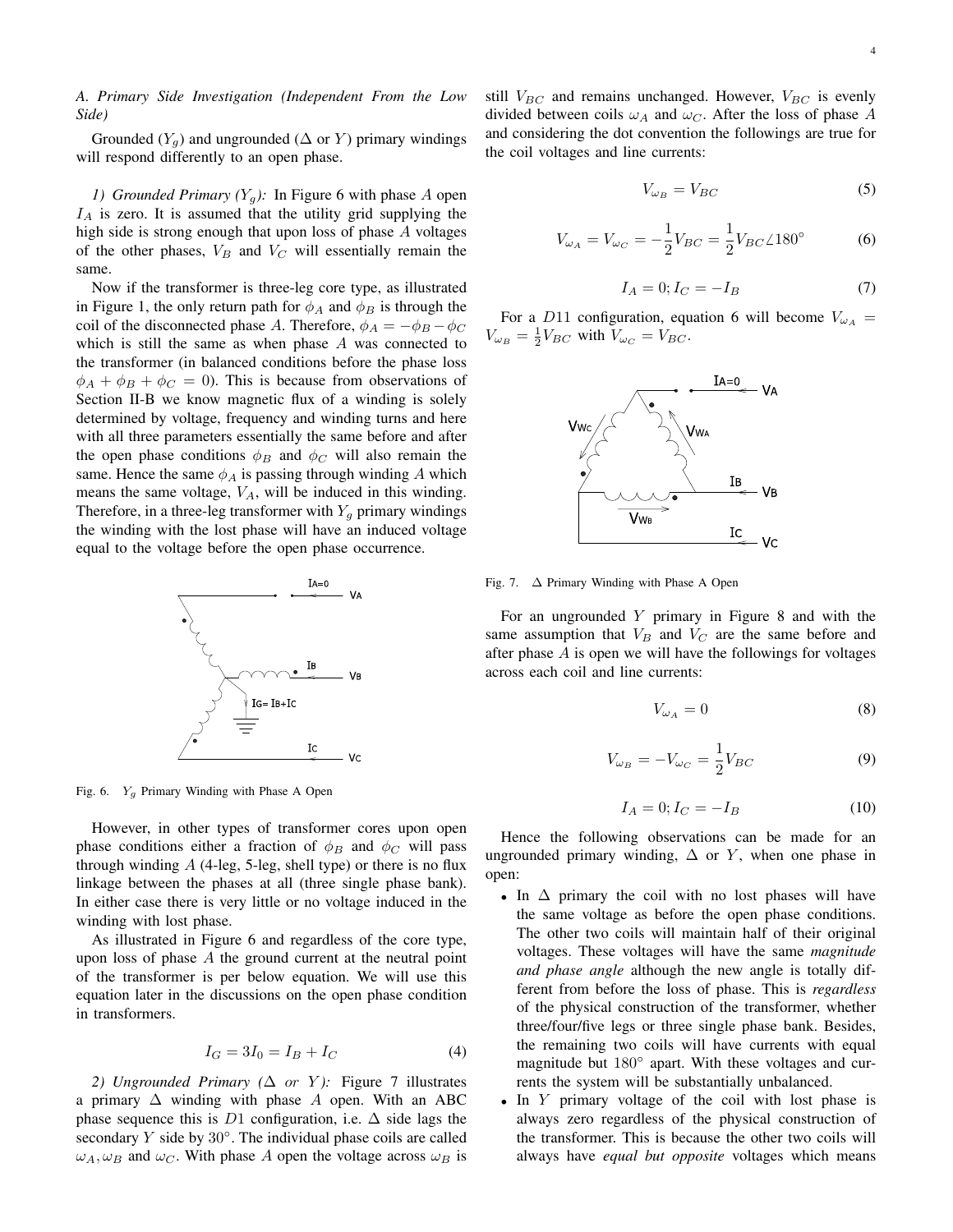the magnetic fluxes of the two remaining coils are also equal and opposite, i.e.  $\phi_B = -\phi_C$ . Therefore, in core and shell type transformers no flux can go through any paths, including leg A or  $\omega_A$ , except the path of legs B and  $C$  and part of the yokes that joints these two legs. This can be observed by examination of Figures 2 to 4. Similar to  $\Delta$  winding case, currents of the two remaining phases of the Y winding will be equal in magnitude but with opposite direction, i.e.  $I_c = -I_B$ .



Fig. 8. Y Primary Winding with Phase A Open

## *B. Open Phase Conditions in Transformers*

With the discussion and findings of Section III-A we can now investigate open phase conditions in transformers in greater details with consideration of magnetic and electrical interactions within the three-phase transformer. Here transformers with commonly used configuration, including  $Y_g$ - $\Delta$ ,  $\Delta$ - $Y_g$ ,  $Y_g$ - $Y_g$ ,  $\Delta$ - $\Delta$  are examined. Ungrounded Y will also be discussed. The first letter indicates the high side of the transformer.

*1)*  $Y_q$ -∆ *Transformers:*  $Y_q$ -∆ transformer is one of the most commonly used configurations. With  $Y_g$  on the high side each coil is subjected to  $\frac{1}{\sqrt{2}}$  $\frac{1}{3}$  or 57.7% of line voltage which makes it easier to insulate the primary coils. In distributed generation (DG) applications with the DG source on the  $\Delta$ side the grid cannot contribute to a ground fault on the DG generator while in case of a ground fault on the grid DG can contribute to the fault which makes the anti-islanding protection more practical by sensing the ground current on the neutral of the  $Y_g$ . This is a useful characteristic of this configuration which makes it preferable in DG.

Figure 9 illustrates a  $Y_q$ - $\Delta$  transformer with phase A open on the high side. Assuming that the high side is strong enough that  $V_B$  and  $V_C$  are almost the same after loss of phase A (except for additional voltage drop due to larger  $I_B$  and  $I_C$ as will be discussed later) low side coils of  $\omega_b$  and  $\omega_c$  will have the same induced voltage as before loss of phase A. This is because high side coils of  $\omega_B$  and  $\omega_C$  still have the same voltage, hence the same induced voltage on the corresponding low side coils. Therefore, upon loss of phase A, voltage in coil a will be:

$$
V_{\omega_a} = -V_{\omega_b} - V_{\omega_c} \tag{11}
$$



Fig. 9. Open Phase in a  $Y_g$ - $\Delta$  Transformer

Which is the same as when coil  $\alpha$  was energized from the high side coil A (before loss of phase A we had  $V_{\omega_a} + V_{\omega_b} +$  $V_{\omega_c} = 0$ ).

It is important to notice that, despite discussions on  $Y_q$ primary in Section III-A1 and how similar voltage may or may not be induced on the coil with lost phase depending on the construction of the transformer, here  $V_{\omega_a}$  and  $V_{\omega_A}$  are *always* re-generated *regardless* of transformer's construction, including three single-phase banks. This is because the interaction between the primary and secondary coils is taken into consideration. In fact re-generation of voltages of the coils with lost phase is by a different mechanism than what was discussed in Section III-A1.

In an unloaded  $Y_q$ - $\Delta$  transformer both the high and low side voltages corresponding to the lost phase is perfectly re-generated such that effectively no change in three phase voltage magnitudes and angels is seen on primary and secondary sides. When loads are added the transformer will continue to supply the low side loads from all three phases as before the phase loss with the following important notes:

- 1) With almost the same line voltages on the low side the transformer will supply nearly the same power to the loads.
- 2) On the high side power is carried only by the remaining two phases. Therefore, the current on those phases will be roughly 50% larger than before the loss of phase. However, since the high side is no longer a three-phase system new phase angles will be established. The new  $I_B$  and  $I_C$  will be apart considerably different from the 120◦ of a three-phase balanced system.
- 3) The high side coil with lost voltage and its corresponding coil on the low side *do not* carry any power, despite both coils being energized with almost the same voltage. Coil a on the low side *doesn't carry any current* except a very small current for magnetization and losses. This is simply because high side coil A doesn't transfer any power to coil  $\alpha$  and this is the only way coil  $\alpha$  can receive power from the primary side. It follows that power being supplied to the load by phases  $a, b$  and  $c$  all come from only two coils on the low and high sides, particularly power being supplied by phase  $a$  is actually being provided only by coils  $b$  and  $c$ . We will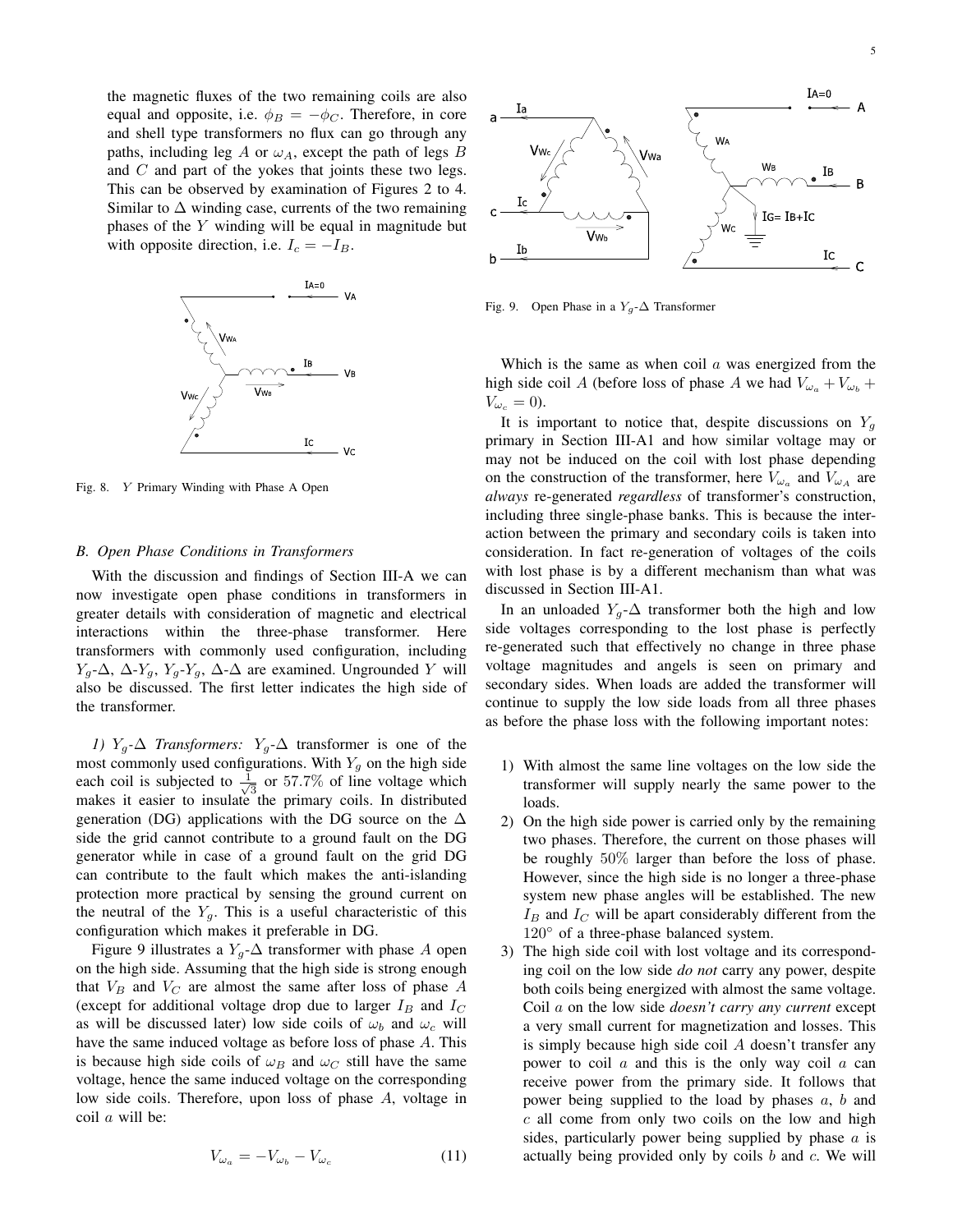see that this is fundamentally different from three-leg core  $Y_q$ - $Y_q$  transformers where the low side coil with lost phase carries current and real power because the re-generated voltage comes from flux interaction, not a simple voltage build-up. Hence despite the line currents  $I_a$ ,  $I_b$  and  $I_c$  being almost unchanged the current of coils b and c are roughly  $50\%$  larger than before to supply the additional power to be transferred by line a.

4) As the loads are being added on the low side the perfect balanced voltages of the unloaded transformer will start to become more unbalanced with line voltages and currents being more and more unbalanced. The main elements impacting the system balance conditions are *leakage flux* and *voltage drop.* With higher currents after the phase loss come larger leakage flux and voltage drop. As the high side line currents and also low side coil currents will become considerably larger roughly by a factor of 50% two types of voltage drops will appear: one is voltage drop on the feeders supplying the transformer's primary side which makes the high side terminal voltages lower than before.The other voltage drop is due to high and low side active coils carrying again about 50% more current than before. The coil voltage drops impact the low side terminal voltages of the active coils, but the coil corresponding to the lost phase doesn't carry current and not being impacted by the internal transformer voltage drops.

To better demonstrate the above characteristics in  $Y_q$ - $\Delta$ transformers, a digital simulation using MATLAB's Simulink was performed. The transformer has a five-leg core, but we saw that in  $Y_g$ - $\Delta$  this has no impact on transformer's response to an open phase conditions. Consider the power system of Figure 10. Two different loading conditions are considered: a light resistive load of 60KW and a larger load of 600KW  $(33\%).$ 



Fig. 10. Single Line Diagram of the Sample Power System

Figure 11 illustrates simulation results for an open phase condition which occurs at  $t = 0.1 Sec$ . on phase A when the transformer is lightly loaded at 60KW. Only low and high side voltages and currents are shown. Low side voltages and currents as well as high side voltages are very balanced after the loss of phase and almost the same power is being supplied to the load. While  $I_A = 0$  after phase A is lost the other two currents,  $I_B$  and  $I_C$  considerably increase to compensate for the lost phase in order to supply the same power to the load.

Further simulation results show that on the low side  $\frac{I_2}{I_1}$  and  $\frac{V_2}{V_1}$ are about 0.62% which demonstrate a quite balanced system.



Fig. 11. Simulation Results for a  $Y_g$ - $\Delta$  Transformer After Loss of Phase A- Load=60KW

Figure 12 illustrates simulation results for the same system and conditions but the transformer is loaded at 600KW or 33% of its rated power. Here we can see the impact of greater currents and the associated higher voltage drops and leakage flux on the system voltages. Although the transformer still supplies close to 33% of its rated power to the load after the loss of one phase the high side currents of the two remaining phases are more than 50% of the rated current. The simulation results show that on the low side  $\frac{I_2}{I_1}$  and  $\frac{V_2}{V_1}$  are about 5.9%, much greater than the previous lightly loaded conditions, but still not a highly unbalanced system. After loss of phase the transformer still delivers 96.4% of the power it was delivering before the fault.

Figure 13 illustrates individual coil currents on the low  $(\Delta)$  side. As discussed earlier although coil a is energized it doesn't carry any current (except for the magnetizing current and losses) and power after loss of phase. All three phases on the low side receive power from only the two remaining coils.

The protection elements that may seem to be applicable to open phase conditions on the transformer's low side are mainly negative sequence voltage or current as well as ground overcurrent. From the above discussions and example we see that in a  $Y_q$ - $\Delta$  transformer negative sequence quantities are quite low and may not necessarily be relied on for open phase conditions. The other protection element, ground overcurrent, is meant to be used for ground faults on the grid side of the transformer and hence is usually set somewhat below the ground fault level which is most of the time considerably higher than the transformer's rated phase current. From equation 4 we know that the ground current of the  $Y_q$  is  $I_G = I_B + I_C$  upon loss of phase A. However, this is not a conventional three-phase system with current vectors 120° apart. Assuming that upon loss of a phase the high side currents will rise about 50%, ground current,  $I_G$ , is roughly  $\sqrt{3}$  times the phase current, and that the ground overcurrent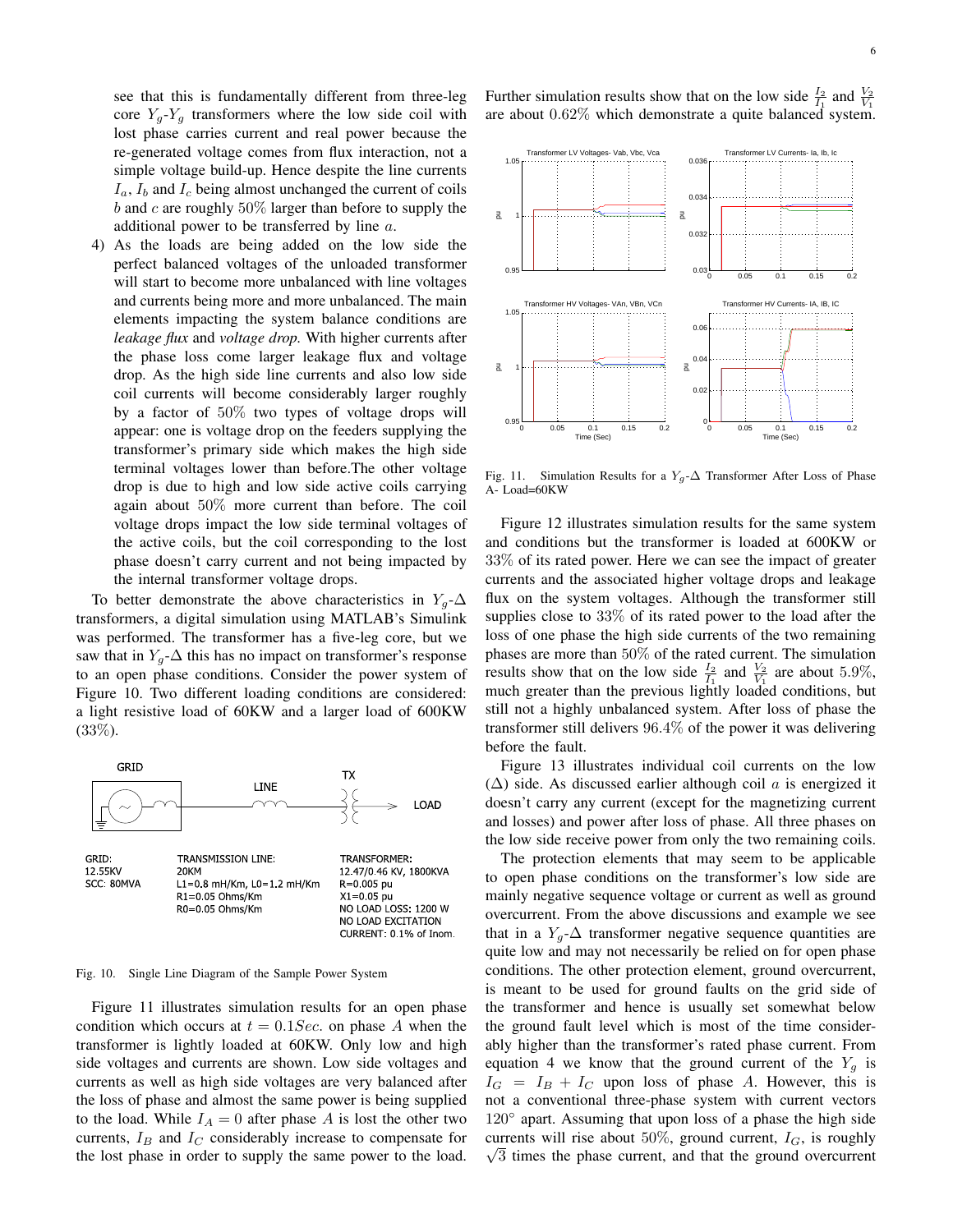is set 50% higher than the transformer's full load current we can estimate that if transformer's pre-fault current is up to about 60% of its rated current ground overcurrent element will not pick any fault. This is why this protection element is not reliable either in dealing with open phase conditions. Even if ground overcurrent detects a fault there is little indication that the fault is actually due to an open phase and not a ground fault.



Fig. 12. Simulation Results for a  $Y_g$ - $\Delta$  Transformer After Loss of Phase A- Load=600KW



Fig. 13. Coil Currents on the Secondary Side After Loss of Phase A-Load=600KW

A note on open phase fault calculations: Open phase is considered a series fault in power systems. Similar to the shunt faults such as LG or LLG sequence network connections for series faults have also been developed to calculate system currents and voltages upon such faults, although series fault calculations are less well-known than shunt faults. For instance see [3], [6] and [7] for discussions and examples of such fault calculations. Although fault currents and voltages can be calculated by open phase sequence network modeling it won't provide the insight and systematic examination as how and why certain voltage and currents are seen upon loss of a phase in a transformer. To develop a protection algorithm we need to be able to establish specific conclusions applicable to open phase conditions in any type of transformer construction and configuration and series fault calculations don't provide such analytical tool. Besides, fault calculation methods are not necessarily capable of handling those cases that closely depend on the physical construction of the transformer such as  $Y_q$ - $Y_q$ .

2) Transformers with Ungrounded Primary  $(∆ or Y)$ : Transformers with  $\Delta$  or ungrounded Y primary demonstrate similar characteristics upon loss of a phase regardless of the secondary configuration or core construction. These characteristics are obtained and discussed in this section. We will see that same protection principle can be applied to such transformers as  $\Delta$ -Y<sub>g</sub>,  $\Delta$ -Y,  $\Delta$ - $\Delta$ , Y- $\Delta$ , Y-Y<sub>g</sub> and Y-Y.

What is common among all such transformers with ungrounded primary winding is that upon loss of a single phase there will be substantial voltage unbalance on both primary and secondary side of the transformer. As discussed in III-A2 only half of the phase-phase voltage will appear on two of the primary coils. Therefore, with considerable voltage and current drops protection elements such as undervoltage or negative sequence current will pick up a fault on the primary side.

An example is illustrated in Figure 14 where a  $\Delta$ -Y<sub>g</sub> transformer has an open phase  $A$  on the high side. With an ungrounded  $\Delta$  primary winding, as discussed in III-A2, only half of the line voltage will be established across the two coils associated with the lost phase on the high side, i.e. coils  $\omega_A$  and  $\omega_C$ . See equations 6. Therefore, in the corresponding secondary coils of  $\omega_a$  and  $\omega_c$  a voltage equal to half the pre-fault voltage will be induced. While here, unlike  $Y_q$ - $\Delta$ transformers, there is no voltage re-generation and existing protection elements will detect a fault finding the actual cause of the fault can be a challenge as none of these elements firmly suggest an open phase condition on the high side.

To further investigate such cases of open phase we can use the following well-known equations to obtain sequence currents,  $I_1$  and  $I_2$ , on the high side of the transformer in Figure 14 ( $I_0 = 0$ ), where  $a = 1/120°$ :

$$
I_1 = \frac{1}{3}(I_A + aI_B + a^2I_C)
$$
  
\n
$$
I_2 = \frac{1}{3}(I_A + a^2I_B + aI_C)
$$
\n(12)

We observed that  $I_A = 0$  and  $I_C = -I_B$ . Substituting in the above equations we will have:

$$
I_A = 0 \Rightarrow \frac{I_2}{I_1} = 1 \angle 180^\circ \tag{13}
$$

Similarly for open phase on other phases we have:

$$
I_B = 0 \Rightarrow \frac{I_2}{I_1} = 1 \angle -60^{\circ}
$$
 (14)

$$
I_C = 0 \Rightarrow \frac{I_2}{I_1} = 1 \angle 60^\circ \tag{15}
$$

The above equations are always true for a  $\Delta$  or ungrounded Y primary transformer *regardless* of the core construction and secondary configuration, whether it is  $Y_a$ , Y, or  $\Delta$ . We now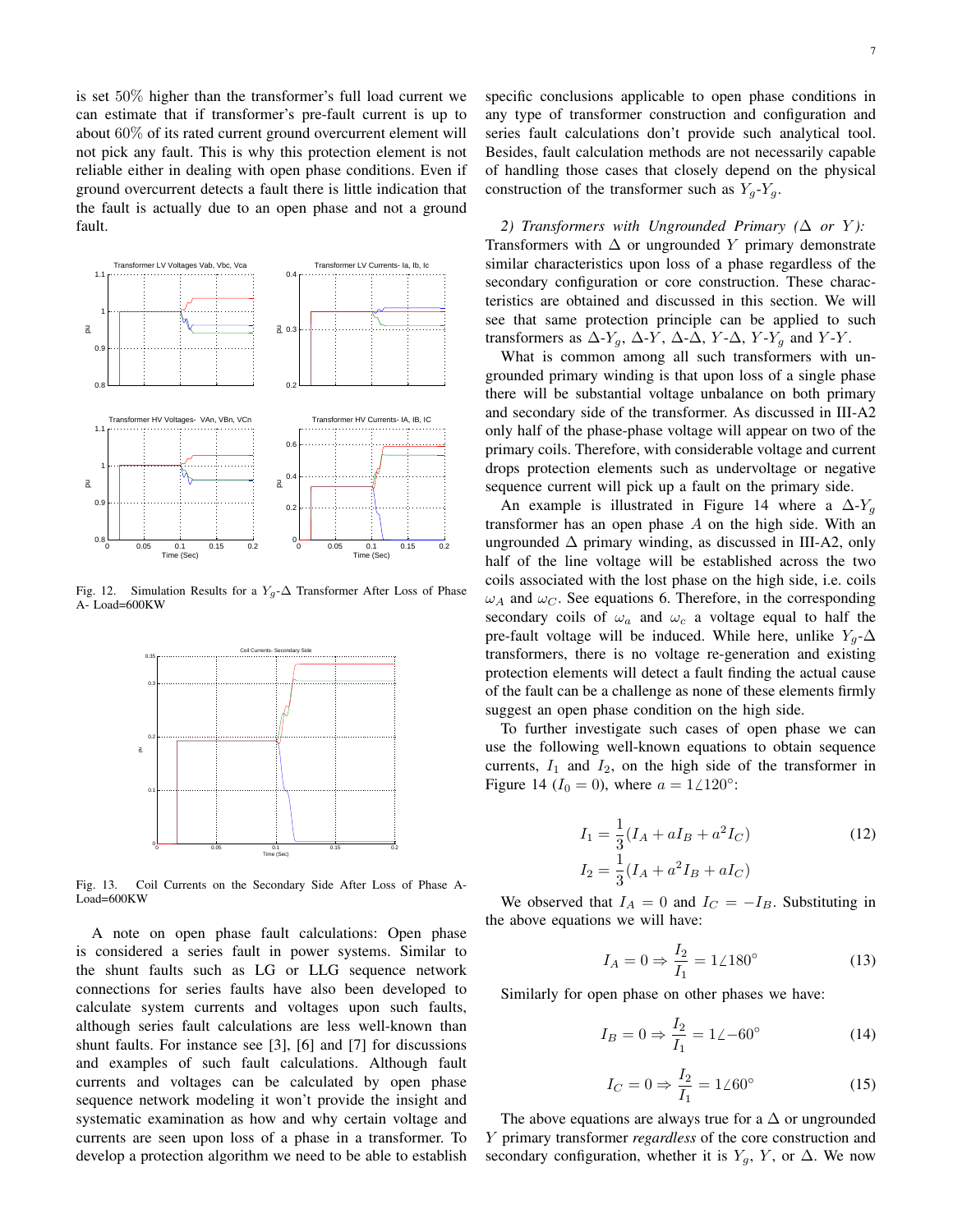need to obtain the corresponding  $I_1$  and  $I_2$  relationships on the secondary side where the CTs are located. This is only a matter of phase angle shift of the sequence currents.



Fig. 14.  $\Delta$ -Y<sub>g</sub> Transformer with Phase A Open on the High Side

When converting sequence voltages and currents from one side of a transformer to the other side the positive sequence values get a phase angle shift in the same direction of the transformer's vector group while negative sequence values get a phase angle shift in the opposite direction. For example, if the primary side of a transformer lags the secondary side by 30° then  $I_{1_{Pri.}}$  will also lag  $I_{1_{Sec.}}$  by 30° while  $I_{2_{Pri.}}$  lags  $I_{2, \text{Sec.}}$  by  $-30^{\circ}$  or leads it by  $30^{\circ}$ . Hence, for this transformer  $I_{2Sec.}$  $rac{I_{2,Sec.}}{I_{1,Sec.}} = \frac{I_{2,pri.}}{I_{1,pri.}}$  $\frac{I_{2_{Pri}}}{I_{1_{Pri}}}\angle -60^{\circ}$  as  $I_{1_{Pri}}$  and  $I_{2_{Pri}}$  will transfer to the secondary side with the same ratio but opposite phase angle shifts.

We can now establish the following values for  $\frac{I_{2,sec}}{I_{1,sec}}$ , as in Table A, that apply to negative and positive sequence currents on the low side of a transformer with an ungrounded primary winding of  $\Delta$  or Y upon loss of a single phase on the high side. This is regardless of the core construction and secondary winding configuration. It also applies to DG cases where there is a generation source on the low side exporting power to the grid. All we need to know is the phase angle shift of low side in relation to the high side. In each case high side equations 13, 14 and 15 are re-written for the low side with appropriate phase angle shift.

Table A:  $\frac{I_2}{I_1}$  Values on the Transformer's Low side with an Open Phase on the Ungrounded High side

| Case   | Pri. and Sec. in phase | Pri. lags Sec. by $30^\circ$ | Pri. leads Sec. by $30^\circ$ |
|--------|------------------------|------------------------------|-------------------------------|
| A Open | 1/180°                 | $1/120^{\circ}$              | $1/-120^{\circ}$              |
| B Open | $1/-60^{\circ}$        | $1/-120^{\circ}$             | $1/0^{\circ}$                 |
| C Open | $-4.60^{\circ}$        | $10^{\circ}$                 | $1/120^{\circ}$               |

Table A shows the common phase angle shifts in transformers. Examples of a transformer with primary and secondary in phase are  $\Delta$ - $\Delta$  (D1-D1) or Y-Y. For other special phase angle shifts the corresponding  $\frac{I_2}{I_1}$  can be further determined with similar exercise. Since phase sequence of the power system (ABC or ACB) also impacts the vector rotation of a transformer phase angle shift must be carefully determined before using the above equations. In any case, with a  $\Delta$  or ungrounded  $Y$  primary and upon loss of a single phase positive and negative sequence currents will have equal magnitudes, i.e.  $|I_2| = |I_1|$  both on primary and secondary sides. By using Table A it can be quickly established if there is an open phase on the high side and further determine which phase is actually lost. Values of Table A can be applied in any loading conditions, including when the transformer is loaded at a very small percentage of its rated power.

To demonstrate an open phase condition in a transformer with ungrounded primary a digital simulation is carried out on the sample single line diagram of the Figure 10 where the transformer is  $\Delta$ -Y<sub>g</sub> with a pre-fault load of 100KW. Phase B is lost at  $t = 0.1 Sec$ . Primary and secondary voltages as well  $\frac{I_2}{I_1}$  as measured on the low side are illustrated in Figure 15. As expected two voltages on the primary and hence two corresponding voltages on the secondary drop to half of their pre-fault values. This will result in similar drop in the currents which is a significant unbalance condition. Low side positive and negative sequence currents have equal magnitudes with a phase displacement of  $-120^\circ$  in accordance with Table A.

Replacing  $\Delta$ -Y<sub>g</sub> transformer of the above example with other types of ungrounded primary configurations, namely  $\Delta$ -Y,  $\Delta$ - $\Delta$ , Y- $\Delta$ , Y-Y<sub>g</sub> and Y-Y, will produce the same results as far as the transformer voltages and  $\frac{I_2}{I_1}$  values. Hence, same principle is applicable to all these transformers regardless of physical construction of the transformer.

*3)* Yg*-*Y<sup>g</sup> *Transformers:* So far we've seen that, regardless of the core construction, in  $Y_g$ - $\Delta$  transformers the lost phase is always re-generated while in transformers with  $\Delta$ or Y primary the lost phase is never re-generated. In  $Y_g - Y_g$ transformers the core construction has a major impact on the transformer's response to an open phase. Depending on the core type a  $Y_q$ - $Y_q$  transformer may or may not re-generate the lost phase, making it a special case when dealing with open phase conditions in transformers, although it is less commonly used than  $Y_g$ - $\Delta$  transformers. Figure 16 illustrates a  $Y_g$ - $Y_g$ transformer with phase A open on the high side.



Fig. 15. Simulation Results for a  $\Delta$ -Y<sub>g</sub> Transformer After Loss of Phase B- Load=100KW

In Section III-A1 we saw how the lost voltage is re-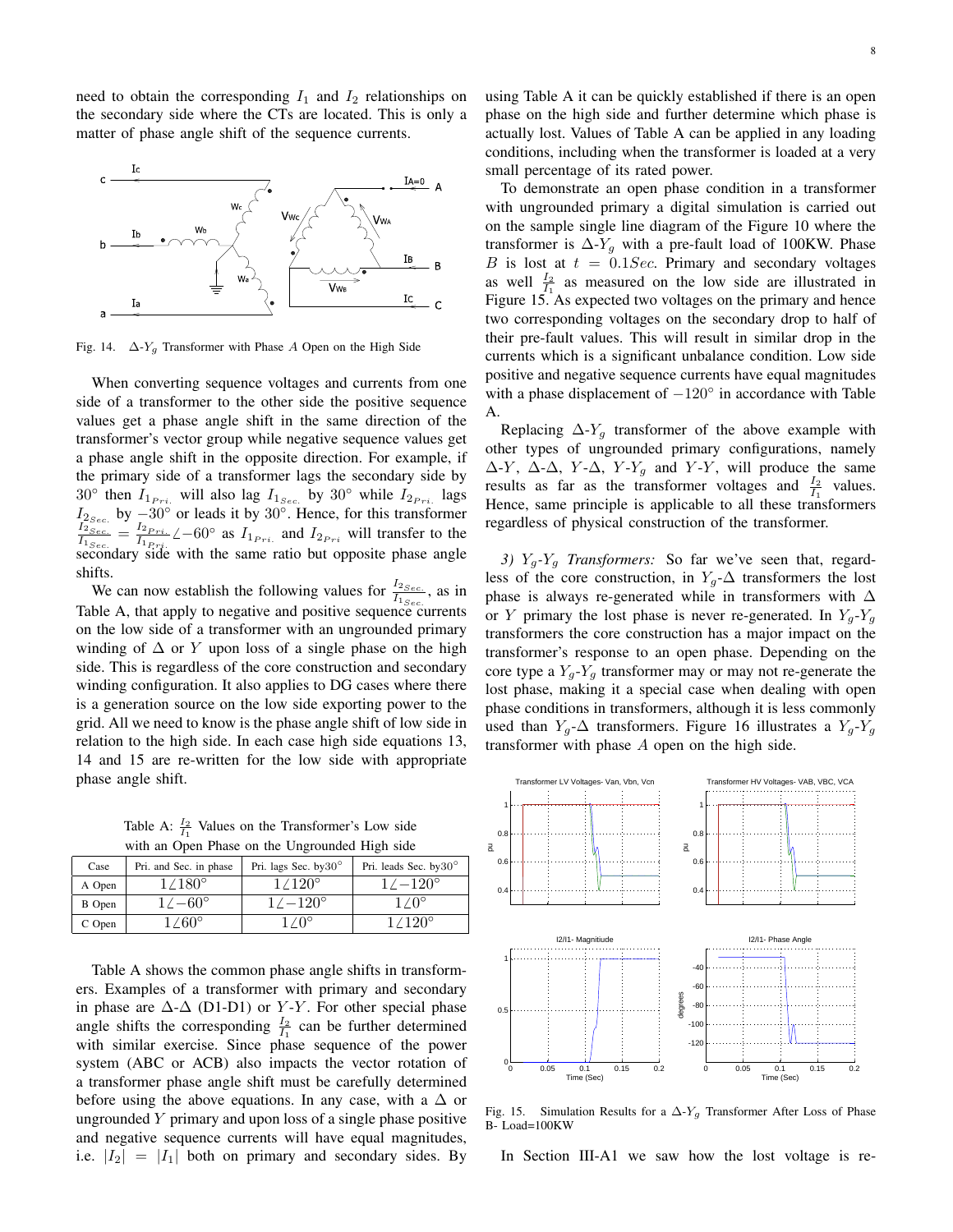generated internally in a  $Y_g$  winding when the transformer has a three-leg core because the magnetic flux of the two remaining phases will have no other path within the core than the third leg with the lost phase. In  $Y_g$ - $\Delta$  transformers the source of voltage re-generation is voltage build-up across the low side coil with lost phase due to simple electrical interaction between the three low side coils, which in turn induces a voltage on the corresponding primary coil as discussed in III-B1. No flux interaction and therefore no energy transfer between primary and secondary sides is engaged in this process of voltage re-generation, hence no power from the low side coil with lost phase as we saw in III-B1. However, in three-leg  $Y_q - Y_q$  transformers it is the flux build-up in the third leg that first induces a voltage across the primary coil with lost phase which then induces a voltage on the corresponding low side coil. In this process flux interaction is the source of voltage re-generation and therefore energy (power) is transferred from the high side coil with lost phase to its corresponding low side coil and hence all three coils of the secondary side *will carry power* as before open phase condition occurred. This is an unusual case where one of the transformer's primary coils receives power not electrically from its feeder but rather magnetically from the core.



Fig. 16.  $Y_g-Y_g$  Transformer With an Open Phase

This voltage re-generation in  $Y_g - Y_g$  is of course specific to three-leg core type transformers. When the core has four or five legs or when the transformer bank consists of three single phase transformers no voltage re-generation takes place as we saw earlier. The same principle applies to  $Y_q$ -Y transformers in regard to three-leg or other types of construction, although practically  $Y_q$ -Y is not a commonly used configuration.

There is another aspect to the process of voltage regeneration in  $Y_g - Y_g$  transformers that makes it yet more different from  $Y_q$ - $\Delta$  transformers. We saw that in  $Y_g$ - $\Delta$ transformers as the load increases transformer voltages drop and also become more unbalanced due to the increased leakage flux as well as additional voltage drops inside and outside of the transformer. In  $Y_q$ - $Y_q$  transformers increased leakage flux has more considerable impact on the re-generated voltage as the induced voltage comes directly from the flux. So far we have assumed that the magnetic fluxes of the two remaining coils entirely pass through the coil with the lost phase to induce the same voltage as before the loss of phase. See Figure 1 for a reminder. While this might be true for no or very small load conditions the fact is that not all the fluxes can pass through the third leg because in real world the core is not ideal and some portion of the fluxes will go through a path outside of the core such as air or tank. This portion of the flux is called leakage flux. The higher the transformer load, i.e. the higher the flux within each coil, the higher the leakage flux which means less of the coil fluxes,  $\phi_B$  and  $\phi_C$ , will pass through the third leg with lost phase as a bigger portion of them circulate outside of the core. This will result in less induced voltage in the coil of the third leg. Therefore, with larger loads we expect to see larger voltage drop on the lost phase than a similar  $Y_q$ - $\Delta$ transformer would have produced.

In summary the important aspects of voltage re-generation in a  $Y_q$ - $Y_q$  transformer upon loss of a phase on the high side are:

- 1) Only in three-leg core type  $Y_q Y_q$  transformers is the voltage of the lost phase re-generated. In transformers with four or five leg cores or a bank of three single phase transformers there is no voltage re-generation.
- 2) The voltage of the lost phase is re-generated by the flux that goes through the coil on the third leg in accordance with equation 3. Energy is transferred to the high side coil with the lost phase by magnetic fluxes of the two remaining phases which is then transferred to the low side coil. This is different from  $Y_q$ - $\Delta$  transformers where the voltage is re-generated on the low side due to electrical interaction between the coils and then induced back to the primary coil with both coils associated with the lost phase not carrying any current or power.
- 3) As the transformer load increases there will be larger voltage drop on the coils with lost phase due to leakage fluxes of the primary coils. This means that not all the fluxes can go through the third leg which then results in less induced voltage in the coil with lost phase.

To demonstrate characteristics of three-leg  $Y_g - Y_g$  transformers in loss of phase conditions digital simulation was performed on the sample power system of Figure 10. Two different loads are considered. Figure 17 illustrates the results for 60KW load and Figure 18 is for a transformer load of 600KW. Phase A is lost at  $t = 0.1 Sec$ .



Fig. 17. Simulation Results for a Three-leg  $Y_g-Y_g$  Transformer After Loss of Phase A- Load=60KW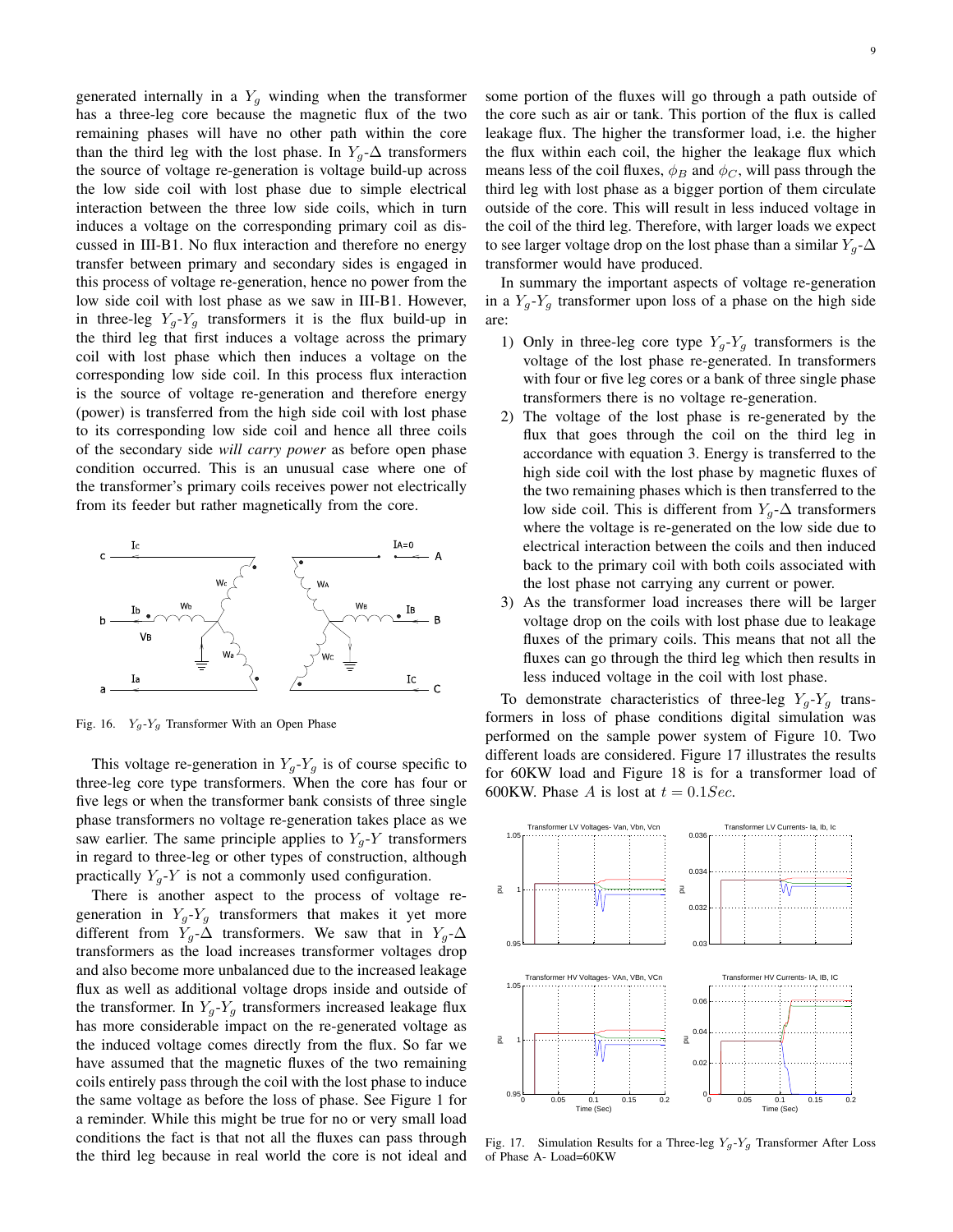Comparing simulation results for  $Y_q$ - $Y_q$  transformer with that of the  $Y_g$ - $\Delta$  in Section III-B1 we can see that for similar loads  $Y_g-Y_g$  transformer demonstrates considerably more unbalance conditions after loss of a phase. While for the  $Y_g$ - $\Delta$  transformer  $\frac{I_2}{I_1}$  and  $\frac{V_2}{V_1}$  were 0.62% for a 60KW load and 5.9% for a 600KW load, here simulation results show that  $\frac{I_2}{I_1}$  and  $\frac{V_2}{V_1}$  are 3.8% for the 60KW load and 30.4% for the 600KW load which are significantly higher than the corresponding values in the case of the  $Y_q$ - $\Delta$  transformer.



Fig. 18. Simulation Results for a Three-leg  $Y_g - Y_g$  Transformer After Loss of Phase A- Load=600KW

Figure 19 illustrates simulation results for the same system but with a five-leg  $Y_g - Y_g$  transformer. Since there is no voltage re-generation for the coil with lost phase, voltage on the corresponding primary and secondary coils completely collapse. Unlike three-core  $Y_q$ - $Y_q$  or  $Y_q$ - $\Delta$  transformers that continue to supply power to all three phases on the secondary here five-core  $Y_g - Y_g$  transformer delivers  $\frac{2}{3}$  of the original power on two of the phases. There is no increase in transformer currents while low and high side currents and voltages of the remaining phases are essentially unchanged. Low side system is completely unbalanced with basic voltage or current protection elements detecting a fault.

# IV. PROTECTION ALGORITHMS FOR OPEN PHASE CONDITIONS IN TRANSFORMERS

We saw that generally a transformer's response to an open phase on the high side can be categorized as one of the three cases we discussed: 1)  $Y_q$ - $\Delta$  transformers in which lost phase is always re-generated, 2) transformers with  $\Delta$  or ungrounded Y primaries in which the lost voltage is never re-generated, and 3)  $Y_q$ - $Y_q$  transformers that the response depends on the core construction. The examination of these cases has provided some key characteristics and aspects of each category that can be used to develop new protection algorithms specific to open phase conditions in transformers. The assumption is that there are no phase CTs or PTs on the high side of the transformer. We now examine each category for a protection algorithm.



Fig. 19. Simulation Results for a Five-leg  $Y_q - Y_q$  Transformer After Loss of Phase A- Load=600KW

## *A.* Yg*-*∆ *Transformers*

As discussed in Section III-B1 low side voltages or currents may not be always helpful in detecting a fault upon loss of a phase particularly in lower loading levels. After open phase condition the high side currents are highly unbalanced with one phase having no current and therefore negative and zero sequence components are involved in the high side currents. If we are to construct the high side currents from the low side CTs we need to have these primary components available. Of particular importance is the primary side zero sequence current,  $I_{0<sub>Y</sub>}$ , which is not actually available on the low side as all zero sequence components are circulating inside the  $\Delta$ winding. However, using the neutral CT of the  $Y_g$  side of the transformer can solve the issue of  $I_{0<sub>Y</sub>}$ . In most installations this neutral CT is available to detect ground faults on the high side. The neutral CT has voltage insulation level much lower than the phase CTs and hence should be a low cost CT.



Fig. 20.  $Y_g$ - $\Delta$  Transformer with D1 Secondary Winding

Figure 20 illustrates a  $Y_q$ - $\Delta$  transformer with  $\Delta$  winding configured as D1 where it lags the Y side by  $30^\circ$ if system sequence is ABC. With transformer's ratio being  $n = \left| \frac{V_{AB_{nom}}}{V}\right|$  $\frac{V_{ABnom.}}{V_{ab_{nom.}}}$  the current ratio is:  $\frac{I_{ba}}{I_A} = \frac{I_{cb}}{I_B} = \frac{I_{ac}}{I_{C_{max}}} = \frac{n}{\sqrt{3}}$ . Using mathematical characteristics of fractions we will have: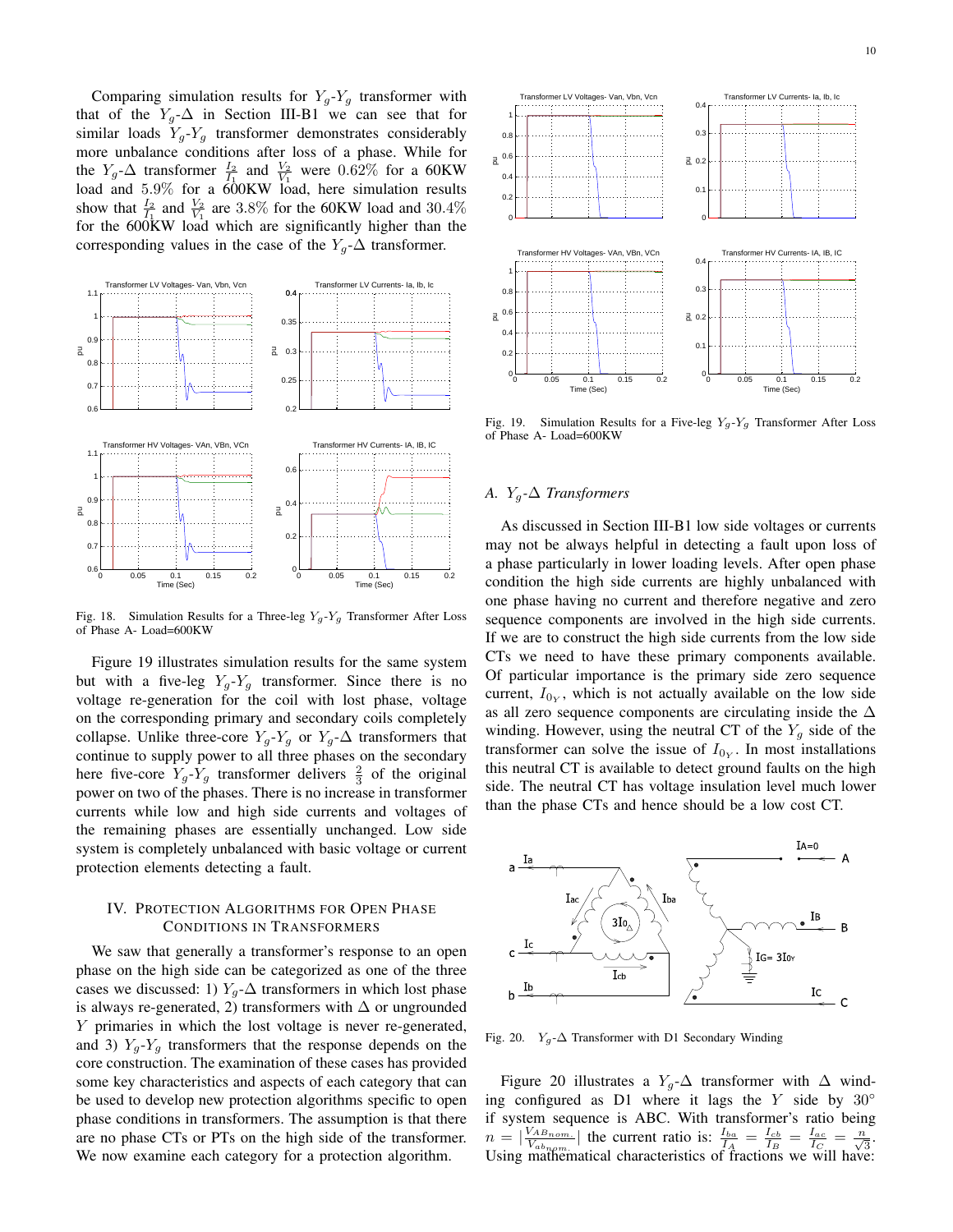$$
\frac{I_{ba} + I_{cb} + I_{ac}}{I_A + I_B + I_C} = \frac{n}{\sqrt{3}} \Rightarrow \frac{3I_{0\Delta}}{I_G} = \frac{n}{\sqrt{3}}\tag{16}
$$

Where  $I_{0\alpha}$  is the circulating zero sequence current inside  $\Delta$  winding and  $I_G$  is the measured ground current by the high side neutral current transformer. Therefore  $I_{0<sub>∆</sub>}$  can be calculated in the following equation:

$$
I_{0\Delta} = \frac{n}{\sqrt{3}} I_{0Y} = \frac{1}{3\sqrt{3}} n I_G \tag{17}
$$

In Figure 20 we have the following set of equations for the low side currents of the transformer:

$$
I_a = I_{ba} - I_{ac}
$$
  
\n
$$
I_b = I_{cb} - I_{ba}
$$
  
\n
$$
I_c = I_{ac} - I_{cb}
$$
  
\n
$$
I_{ba} + I_{ac} + I_{cb} = 3I_{0\Delta}
$$
  
\n
$$
I_a + I_b + I_c = 0
$$
\n(18)

In the above set of equations  $I_a$ ,  $I_b$  and  $I_c$  are available from the low side phase CTs and  $I_{0<sub>∆</sub>}$  is available from equation 17 which comes from the neutral CT of the  $Y<sub>q</sub>$  side. We can now solve the set of equations in (18) to obtain  $I_{ba}$ ,  $I_{cb}$  and  $I_{ac}$ . By doing so the coil currents of the  $\Delta$  winding are:

$$
I_{ba} = \frac{1}{3}(I_a - I_b) + I_{0_\Delta}
$$
  
\n
$$
I_{cb} = \frac{1}{3}(I_b - I_c) + I_{0_\Delta}
$$
  
\n
$$
I_{ac} = \frac{1}{3}(I_c - I_a) + I_{0_\Delta}
$$
\n(19)

Then high side currents of the transformer are obtained by simply applying the transformer ratio,  $n = \sqrt{\frac{V_{AB}}{V_{AB}}$  $\frac{VAB_{nom.}}{V_{ab_{nom.}}}$ , to the  $\Delta$  currents which leads us to the following set of equations:

$$
I_A = \frac{\sqrt{3}}{n} I_{ba}
$$
  
\n
$$
I_B = \frac{\sqrt{3}}{n} I_{cb}
$$
  
\n
$$
I_C = \frac{\sqrt{3}}{n} I_{ac}
$$
\n(20)

Equations 19 and 20 provide primary side currents in a  $Y_q$ - $\Delta$  transformer in any conditions and loading level as long as there is no internal fault to the transformer. While external faults don't violate these equations an internal fault in the transformer can make the equations invalid. In our application of open phase condition by using these equations we can identify an open phase by observing that one of the phase currents of the high side is zero. Considering the CTs inaccuracy we may declare an open phase when one of the currents obtained from equation 20 is much below the other two phases while currents on the low side of the transformer appear to be highly balanced.

One other way of connecting three coils in a  $\Delta$  winding is illustrated in Figure 21. In this configuration ∆ side leads the Y side by 30° if system sequence is ABC and is called D11.



Fig. 21.  $Y_g$ - $\Delta$  Transformer with D11 Secondary Winding

The following set of equations applies to the  $\Delta$  side currents, where  $I_{0\alpha}$  is from the neutral CT as per equation 17.

$$
I_a = I_{ca} - I_{ab}
$$
  
\n
$$
I_b = I_{ab} - I_{bc}
$$
  
\n
$$
I_c = I_{bc} - I_{ca}
$$
  
\n
$$
I_{ab} + I_{ca} + I_{bc} = 3I_{0\Delta}
$$
  
\n
$$
I_a + I_b + I_c = 0
$$
\n(21)

Solving (21) for  $I_{ab}$ ,  $I_{bc}$  and  $I_{ca}$  we obtain:

$$
I_{ab} = \frac{1}{3}(I_b - I_a) + I_{0\Delta}
$$
  
\n
$$
I_{bc} = \frac{1}{3}(I_c - I_b) + I_{0\Delta}
$$
  
\n
$$
I_{ca} = \frac{1}{3}(I_a - I_c) + I_{0\Delta}
$$
\n(22)

The high side currents are then:

$$
I_A = \frac{\sqrt{3}}{n} I_{ca}
$$
  
\n
$$
I_B = \frac{\sqrt{3}}{n} I_{ab}
$$
  
\n
$$
I_C = \frac{\sqrt{3}}{n} I_{bc}
$$
\n(23)

Equations 22 and 23 provide high side currents of a  $Y_q$ - $\Delta$ transformer with winding configuration of Figure 21. Again, these equations are true for any transformer conditions, except for transformer's internal faults, that can be used to identify an open phase on the primary side of the transformer when one of the phase currents are calculated as being zero or close to zero in comparison to the other two phases.

The equations and algorithm presented here are applicable to any transformer physical construction or any transformer loading conditions and also in DG cases where there is a generating source on the low side exporting power to the grid. In DG applications the flow of power will be opposite to when there is only load on the low side and the direction of all primary and secondary currents in Figures 20 and 21 will reverse. However, by maintaining the same CT connections as in the non-DG cases discussed here all equations presented in this Section are directly applicable to DG as well.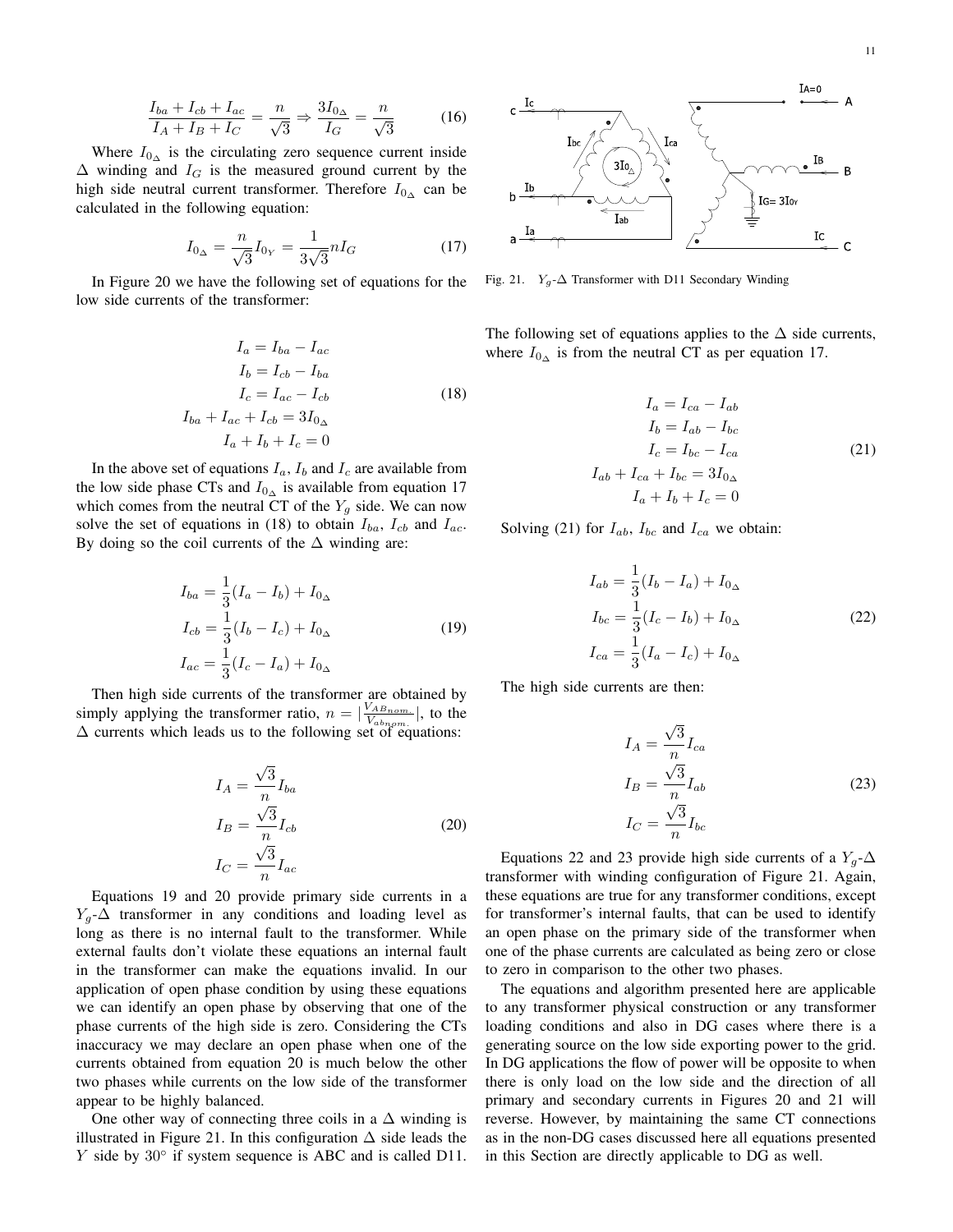Figure 22 illustrates simulation results for the same system of Section III-B1 with 60KW load on the transformer. Recall from Figure 11 that due to the very small load on the transformer the low side voltages and currents were highly balanced after open phase condition. Figure 22 shows primary side currents,  $I_A$ ,  $I_B$  and  $I_C$ , both as measured from the high side and calculated from the low side using equations 19 and 20. Based on the high side calculated currents the protection algorithm can identify an open phase on phase  $A$  on the high side.

In addition to the inherent CT inaccuracies there are two other sources of inaccuracies for the calculated high side currents, although not expected to have considerable impact. First is the fact that, as described in III-B1, the low side coil with lost phase carry a small current for magnetization and core losses. This current will result in the calculation to provide a very small current for the lost phase on the primary side as may be recognizable in Figure 22. The second one is the transformer's magnetizing and core losses current as supplied by the high side grid. This current, which is modeled as the parallel branch in the transformer equivalent circuit, will not be considered in the calculations of primary currents.



Fig. 22. Simulation Results for Measured and Calculated Primary Currents in a  $Y_q$ - $\Delta$  Transformer After Loss of Phase A- Load=60KW

### *B. Transformers with Ungrounded Primary (* $\Delta$  *or Y)*

As discussed in Section III-B2 transformers with ungrounded primary winding will have major unbalance conditions upon loss of a phase such that voltage or current protection elements on the low side will detect a fault. However, those protection elements do not necessarily provide the actual cause of the fault without which the down time for investigation and finding the open phase on the primary side could be further extended.

One algorithm to identify an open phase condition in such transformers was developed in III-B2 where values of  $\frac{I_2}{I_1}$  on the low side for various open phase conditions are provided in Table A. These values are consistent and applicable regardless of core construction and low side winding configuration as long as the primary side is  $\Delta$  or Y. Hence Table A provides a practical, reliable and simple tool for identification and protection of open phase conditions in these types of transformers. All values in Table A are true for DG cases and it is directly applicable to DG where there is a power generating source on the low side exporting to the grid.

Another method to identify an open phase in transformers with ungrounded primary winding is to calculate the high side currents from the low side CTs, similar to the concept used in  $Y_q$ - $\Delta$  transformers. However, since no zero sequence current is flowing from the primary to the secondary side the calculations will be much less complicated. Note that, where the low side is a  $Y_a$  configuration, there could be zero sequence current on the low side which will induce an  $I_0$  inside the  $\Delta$  winding.



Fig. 23. Currents in a  $\Delta$ -Y<sub>q</sub> Transformer with D1 Primary

Calculation of the high side line currents from the low side CTs for a  $\Delta$ -Y<sub>g</sub> transformer is provided as an example with the transformer illustrated in Figure 23. The following set of equations apply to the currents in Figure 23, where transformer's ratio is  $n = \frac{V_{ABnom}}{V}$ .  $\frac{V_{ABnom.}}{V_{ab_{nom.}}}$ .

$$
I_{CA} = \frac{1}{n\sqrt{3}} I_c
$$
  
\n
$$
I_{BC} = \frac{1}{n\sqrt{3}} I_b
$$
  
\n
$$
I_{AB} = \frac{1}{n\sqrt{3}} I_a
$$
\n(24)

With  $I_{CA}$ ,  $I_{BC}$  and  $I_{AB}$  obtained from (24) we can now calculate the primary side line currents per below:

$$
I_A = I_{AB} - I_{CA}
$$
  
\n
$$
I_B = I_{BC} - I_{AB}
$$
  
\n
$$
I_C = I_{CA} - I_{BC}
$$
\n(25)

The above set of equations are true whether or not there is zero sequence current on the low side  $(Y_a)$ , for instance in case of an unbalance load. This is because any  $I_0$  on the low side will be considered in the high side  $\Delta$  coils by equation 24, although  $I_0$  will be cancelled out in line currents by (25).

Figure 24 illustrates simulation results for the same system in Section III-B2 with an *unbalanced* total load of 100KW. Note that the unbalanced load creates zero sequence current on the low side which will be circulating inside the  $\Delta$  winding coils. The calculated primary side currents identify that phase A is open.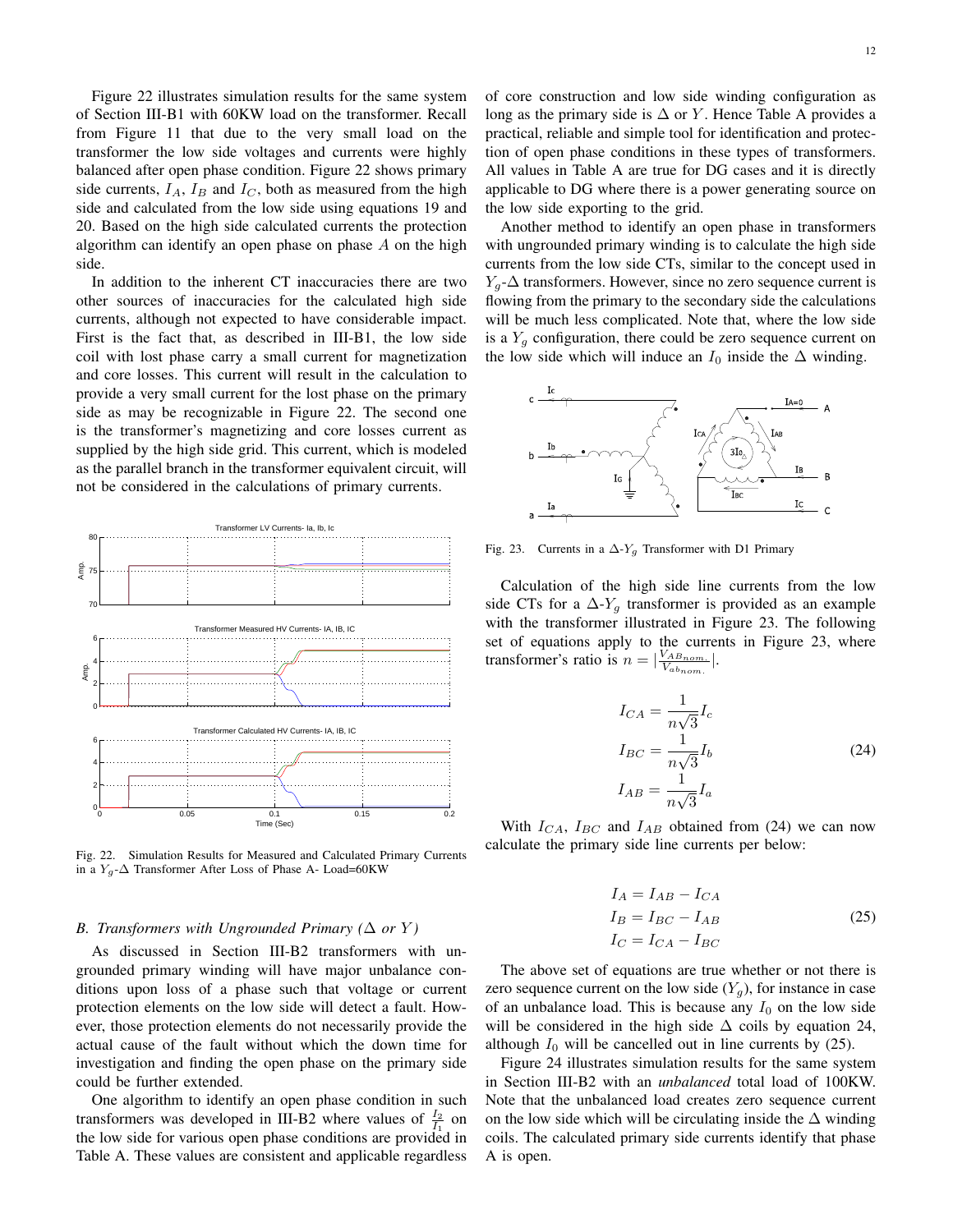The  $\Delta$  coils may also be connected in a different way as shown in Figure 25 which will create a phase angle shift opposite to the previous example. The following set of equations applies to the transformer currents:

$$
I_{CB} = \frac{1}{n\sqrt{3}} I_c
$$
  
\n
$$
I_{BA} = \frac{1}{n\sqrt{3}} I_b
$$
  
\n
$$
I_{AC} = \frac{1}{n\sqrt{3}} I_a
$$
\n(26)

The primary side line currents can then be calculated as below, which will identify an open phase condition when one of the currents is calculated as zero.

$$
I_A = I_{AC} - I_{BA}
$$
  
\n
$$
I_B = I_{BA} - I_{CB}
$$
  
\n
$$
I_C = I_{CB} - I_{AC}
$$
\n(27)



Fig. 24. Simulation Results for Measured and Calculated Primary Currents in a  $\Delta$ -Y<sub>g</sub> Transformer After Loss of Phase A- Unbalanced Load=100KW

With similar exercise primary side currents can be calculated from the low side CTs in other less commonly used transformers such as  $Y-Y_q$  or  $\Delta$ - $\Delta$  which are not presented here to stay focused on the commonly used transformers. This method of calculating the high side current is also true and applicable in DG cases with direct use of the above equations.

In summary, there are two reliable and effective methods for identification and protection of open phase conditions in transformers with  $\Delta$  or ungrounded Y primary winding: the method of  $\frac{I_2}{I_1}$  values of the low side and the method of high side current calculation. These methods may be combined as a single algorithm to provide a robust and effective way to identify an open phase condition in transformers with ungrounded primary.



Fig. 25. Currents in a  $\Delta$ -Y<sub>g</sub> Transformer with D11 Primary

## *C.* Yg*-*Y<sup>g</sup> *Transformers*

Although  $Y_q$ - $Y_q$  transformers demonstrate different characteristics in open phase conditions depending on the core type the principle of calculating the high side currents from the low side CTs provides a general method for identification and protection of open phase conditions in  $Y_q$ - $Y_q$  transformers regardless of the physical construction.

Figure 26 illustrates a  $Y_q$ - $Y_q$  transformer with one phase open. Positive and negative sequence currents of the transformer's primary and secondary are still governed by the transformer ratio in the new unbalanced system after loss of a phase. If  $n = \frac{V_{ABnom}}{V}$ .  $\frac{V_{ABnom.}}{V_{abnom.}}$  we will have :

$$
\frac{I_{1_{Sec.}}}{I_{1_{Pri.}}} = \frac{I_{2_{Sec.}}}{I_{2_{Pri.}}} = n
$$
\n(28)

However, the above is not necessarily true for the zero sequence currents in three-leg core transformers. Zero sequence magnetizing current and core losses in three-leg cores are significantly larger than that of a positive sequence model. Therefore, the parallel branch in the transformer's zero sequence model has more considerable impact, i.e. the current in the parallel branch may not be totally ignored. Hence  $I_0$  of the two sides will have a ratio different than  $n$ . Furthermore, upon loss of a phase in a three-leg transformer, the primary side has only two phases with very high  $I_0$  ( $I_G = I_B + I_C$ ). However, a large portion of this zero sequence current flows in the parallel branch for zero sequence magnetization and core loss and a small portion will be induced in the secondary side. The secondary side is still a three-phase system with much smaller  $I_0$ , although not necessarily highly balanced depending on the load size. Therefore each side will have a different  $I_0$ that can freely circulate in each grounded side.



Fig. 26. Currents in a  $Y_g - Y_g$  Transformer

The reliable source of the high side zero sequence current,  $I_{0_{Pri}}$ , is again the neutral CT on the primary side of the